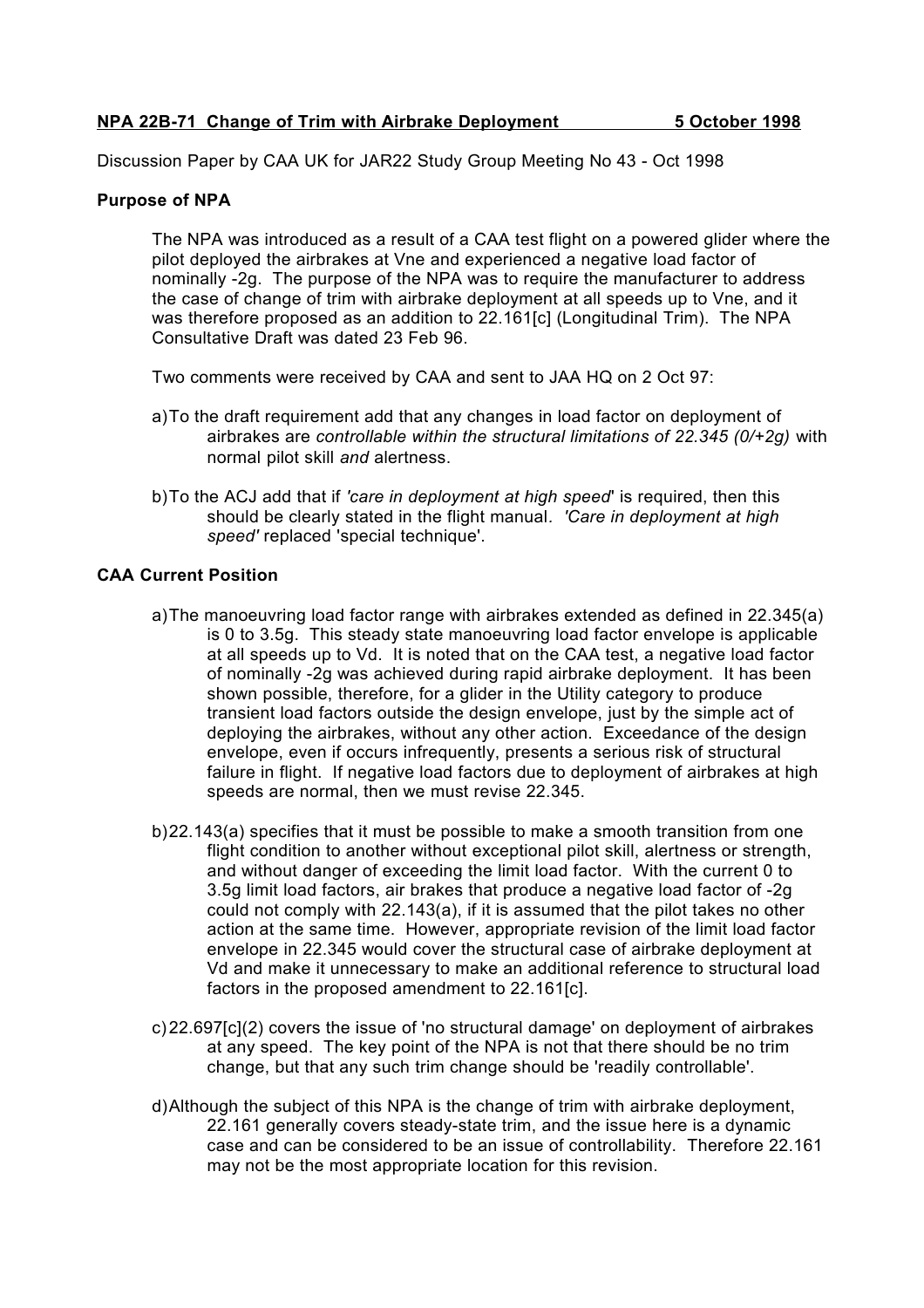#### **Other Comments:**

- At JAR22SG Meeting #42, industry comment was received:
- a)Tests show that load factors on airbrake deployment at Vne are typically -0.6 to  $-1.5g$
- b)The NPA (as amended with zero to +2g) proposes load factors that cannot be met by state-of-the-art design.
- c)At Vne airbrakes are an emergency system.
- d)22.697 already covers the safe operation of airbrakes (22.697[c](2)).

e)NPA 22B-71 should be withdrawn.

## **Discussion Points**

- 1. CAA will not accept the withdrawal of NPA 22B-71.
- 2. There are two issues here; structural load factor and trim change/controllability:

a)Structural Load Factor

It is possible to produce negative load factors outside the flight envelope at high speed on deployment of airbrakes.

22.697[c](2) states that it must be possible to extend at any speed up to 1.05 Vne *without causing structural damage.*

22.143(a) specifies that it must be possible to make a smooth transition from one flight condition to another without exceptional pilot skill, alertness or strength, *and without danger of exceeding the limit load factor.*

There appears to be in inconsistency between the two requirements and actual experience which seems to accept that limit load factor can be exceeded as long as no structural damage is caused. This is a very dangerous philosophy. Since the aircraft is not designed for any loads that can occur outside the limit load factor envelope, there can be no guarantee that exceedance of the limit load factor envelope will not result in structural damage, or indeed, catastrophic structural failure. Therefore, it is unacceptable to have a situation where operation of the airbrakes causes the aircraft to exceed the flight envelope limitations. Compliance with 22.697[c](2) might be a non-compliance with 22.143(a).

In addition, if deployment of the airbrakes can result in negative load factors, then consideration should be given to revising the design case of 22.345(a)(1) where the current lower load factor limits is zero g.

This NPA was intended to address the controllability aspects of airbrake deployment at high speeds, not the structural implications. It is proposed that there should be a separate NPA to address the structural implications raised.